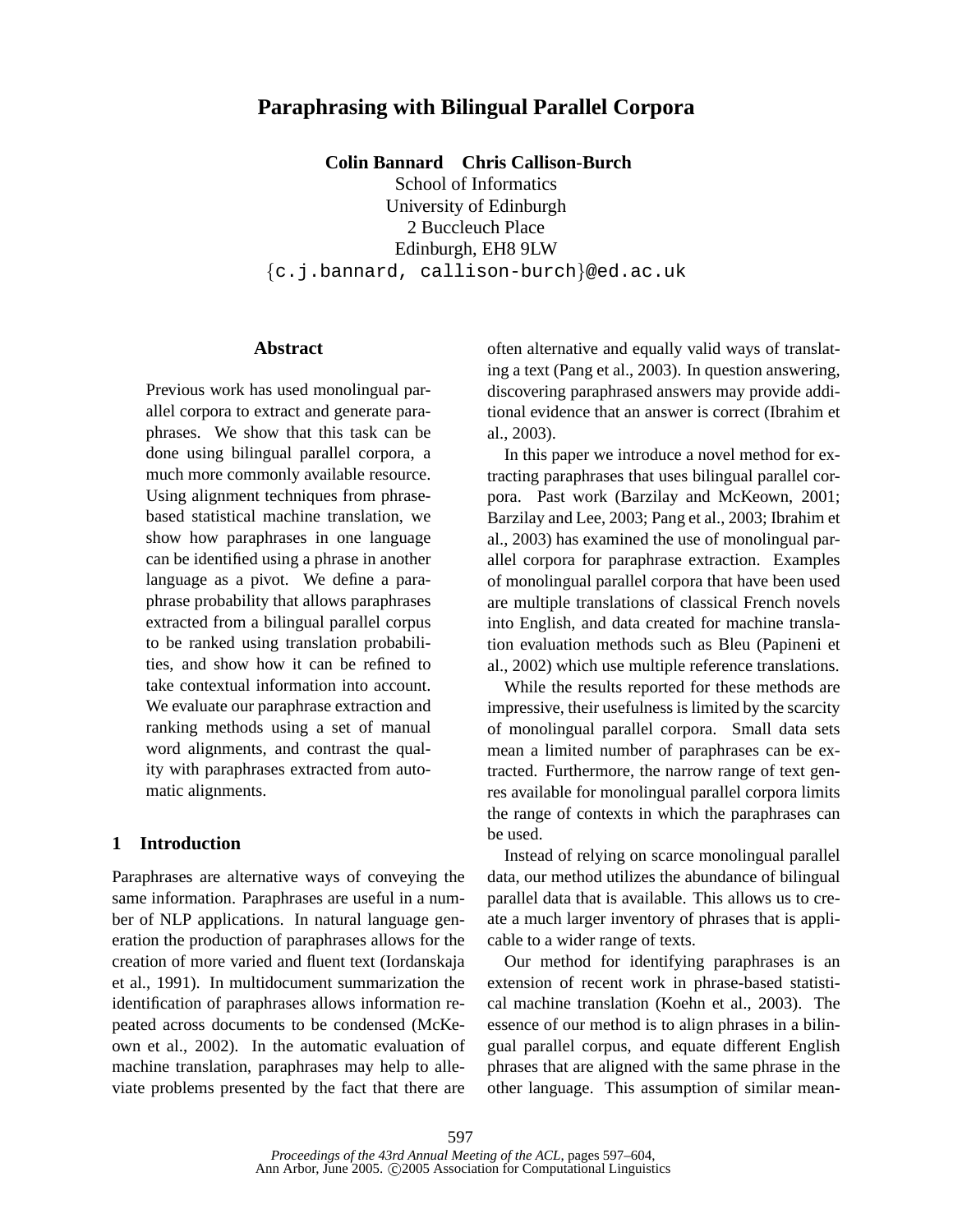**Emma** burst into tears **and he tried to** comfort **her,** saying things to make her smile.

**Emma** cried, **and he tried to** console **her,** adorning his words with puns.

Figure 1: Using a monolingal parallel corpus to extract paraphrases

ing when multiple phrases map onto a single foreign language phrase is the converse of the assumption made in the word sense disambiguation work of Diab and Resnik (2002) which posits different word senses when a single English word maps onto different words in the foreign language (we return to this point in Section 4.4).

The remainder of this paper is as follows: Section 2 contrasts our method for extracting paraphrases with the monolingual case, and describes how we rank the extracted paraphrases with a probability assignment. Section 3 describes our experimental setup and includes information about how phrases were selected, how we manually aligned parts of the bilingual corpus, and how we evaluated the paraphrases. Section 4 gives the results of our evaluation and gives a number of example paraphrases extracted with our technique. Section 5 reviews related work, and Section 6 discusses future directions.

## **2 Extracting paraphrases**

Much previous work on extracting paraphrases (Barzilay and McKeown, 2001; Barzilay and Lee, 2003; Pang et al., 2003) has focused on finding identifying contexts within aligned monolingual sentences from which divergent text can be extracted, and treated as paraphrases. Barzilay and McKeown (2001) gives the example shown in Figure 1 of how identical surrounding substrings can be used to extract the paraphrases of *burst into tears* as *cried* and *comfort* as *console*.

While monolingual parallel corpora often have identical contexts that can be used for identifying paraphrases, bilingual parallel corpora do not. Instead, we use phrases in the other language as pivots: we look at what foreign language phrases the English translates to, find all occurrences of those foreign phrases, and then look back at what other English phrases they translate to. We treat the other

English phrases as potential paraphrases. Figure 2 illustrates how a German phrase can be used as a point of identification for English paraphrases in this way. Section 2.1 explains which statistical machine translation techniques are used to align phrases within sentence pairs in a bilingual corpus.

A significant difference between the present work and that employing monolingual parallel corpora, is that our method frequently extracts more than one possible paraphrase for each phrase. We assign a probability to each of the possible paraphrases. This is a mechanism for ranking paraphrases, which can be utilized when we come to select the correct paraphrase for a given context . Section 2.2 explains how we calculate the probability of a paraphrase.

### **2.1 Aligning phrase pairs**

We use phrase alignments in a parallel corpus as pivots between English paraphrases. We find these alignments using recent *phrase-based* approaches to statistical machine translation.

The original formulation of statistical machine translation (Brown et al., 1993) was defined as a word-based operation. The probability that a foreign sentence is the translation of an English sentence is calculated by summing over the probabilities of all possible word-level alignments, a, between the sentences:

$$
p(\mathbf{f}|\mathbf{e}) = \sum_{\mathbf{a}} p(\mathbf{f}, \mathbf{a}|\mathbf{e})
$$

Thus Brown et al. decompose the problem of determining whether a sentence is a good translation of another into the problem of determining whether there is a sensible mapping between the words in the sentences.

More recent approaches to statistical translation calculate the translation probability using larger blocks of aligned text. Koehn (2004), Tillmann (2003), and Vogel et al. (2003) describe various heuristics for extracting phrase alignments from the Viterbi word-level alignments that are estimated using Brown et al. (1993) models. We use the heuristic for phrase alignment described in Och and Ney (2003) which aligns phrases by incrementally building longer phrases from words and phrases which have adjacent alignment points.<sup>1</sup>

 $1$ Note that while we induce the translations of phrases from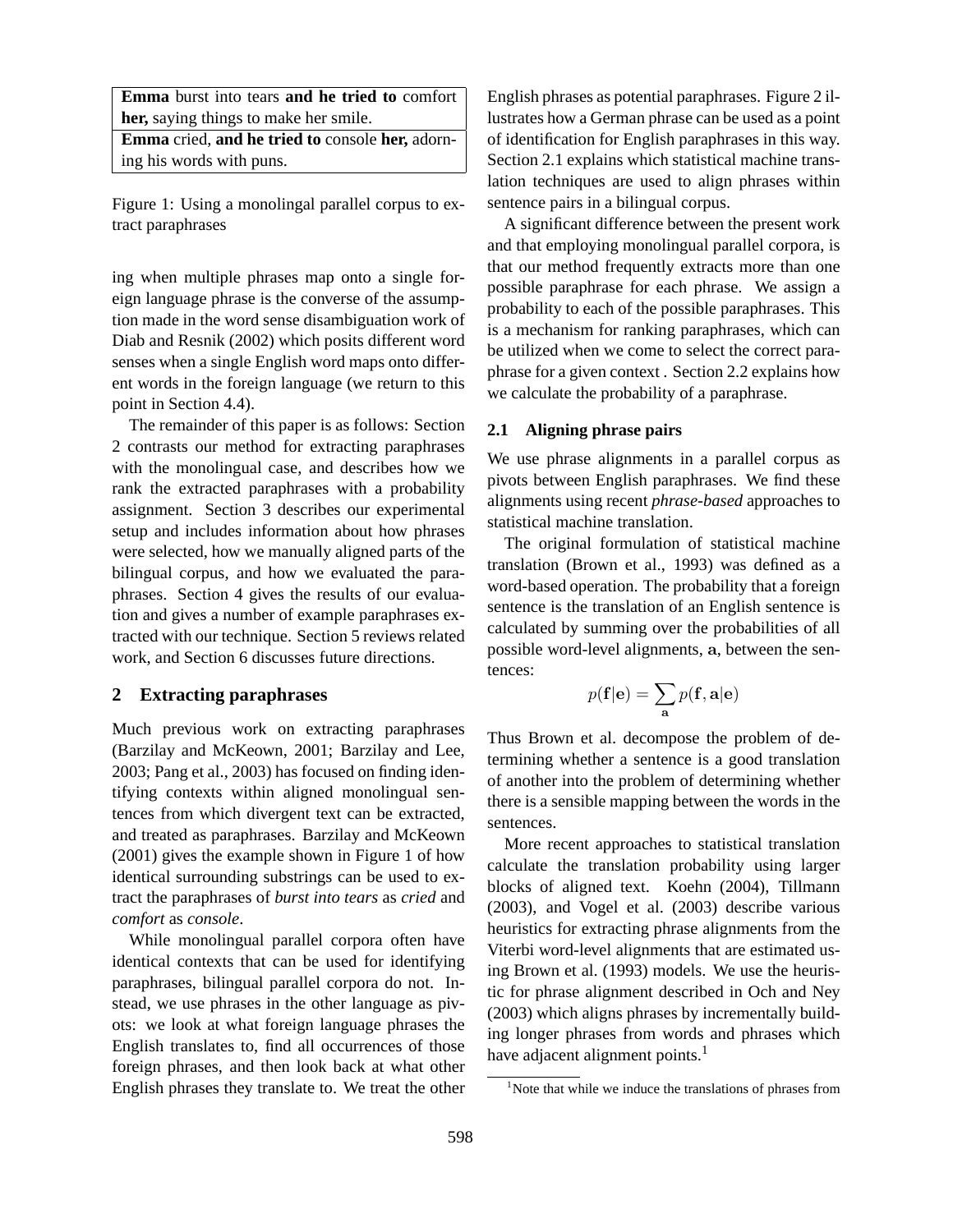

Figure 2: Using a bilingual parallel corpus to extract paraphrases

### **2.2 Assigning probabilities**

We define a paraphrase probability  $p(e_2|e_1)$  in terms of the translation model probabilities  $p(f|e_1)$ , that the original English phrase  $e_1$  translates as a particular phrase f in the other language, and  $p(e_2|f)$ , that the candidate paraphrase  $e_2$  translates as the foreign language phrase. Since  $e_1$  can translate as multiple foreign language phrases, we sum over f:

$$
\hat{e_2} = \arg \max_{e_2 \neq e_1} p(e_2|e_1) \tag{1}
$$

$$
= \arg \max_{e_2 \neq e_1} \sum_f p(f|e_1)p(e_2|f) \qquad (2)
$$

The translation model probabilities can be computed using any standard formulation from phrasebased machine translation. For example,  $p(e|f)$ can be calculated straightforwardly using maximum likelihood estimation by counting how often the phrases e and f were aligned in the parallel corpus:

$$
p(e|f) = \frac{count(e, f)}{\sum_{e} count(e, f)}
$$
(3)

Note that the paraphrase probability defined in Equation 2 returns the single best paraphrase,  $\hat{e}_2$ , irrespective of the context in which  $e_1$  appears. Since the best paraphrase may vary depending on information about the sentence that  $e_1$  appears in, we extend the paraphrase probability to include that sentence S:

$$
\hat{e_2} = \arg \max_{e_2 \neq e_1} p(e_2|e_1, S) \tag{4}
$$

a million, as far as possible, at work, big business, carbon dioxide, central america, close to, concentrate on, crystal clear, do justice to, driving force, first half, for the first time, global warming, great care, green light, hard core, horn of africa, last resort, long ago, long run, military action, military force, moment of truth, new world, noise pollution, not to mention, nuclear power, on average, only too, other than, pick up, president clinton, public transport, quest for, red cross, red tape, socialist party, sooner or later, step up, task force, turn to, under control, vocational training, western sahara, world bank

Table 1: Phrases that were selected to paraphrase

S allows us to re-rank the candidate paraphrases based on additional contextual information. The experiments in this paper employ one variety of contextual information. We include a simple language model probability, which would additionally rank  $e_2$  based on the probability of the sentence formed by substiuting  $e_2$  for  $e_1$  in S. A possible extension which we do not evaluate might be permitting only paraphrases that are the same syntactic type as the original phrase, which we could do by extending the translation model probabilities to count only phrase occurrences of that type.

## **3 Experimental Design**

We extracted 46 English phrases to paraphrase (shown in Table 1), randomly selected from those multi-word phrases in WordNet which also occured multiple times in the first 50,000 sentences of our bilingual corpus. The bilingual corpus that we used

word-level alignments in this paper, direct estimation of phrasal translations (Marcu and Wong, 2002) would also suffice for extracting paraphrases from bilingual corpora.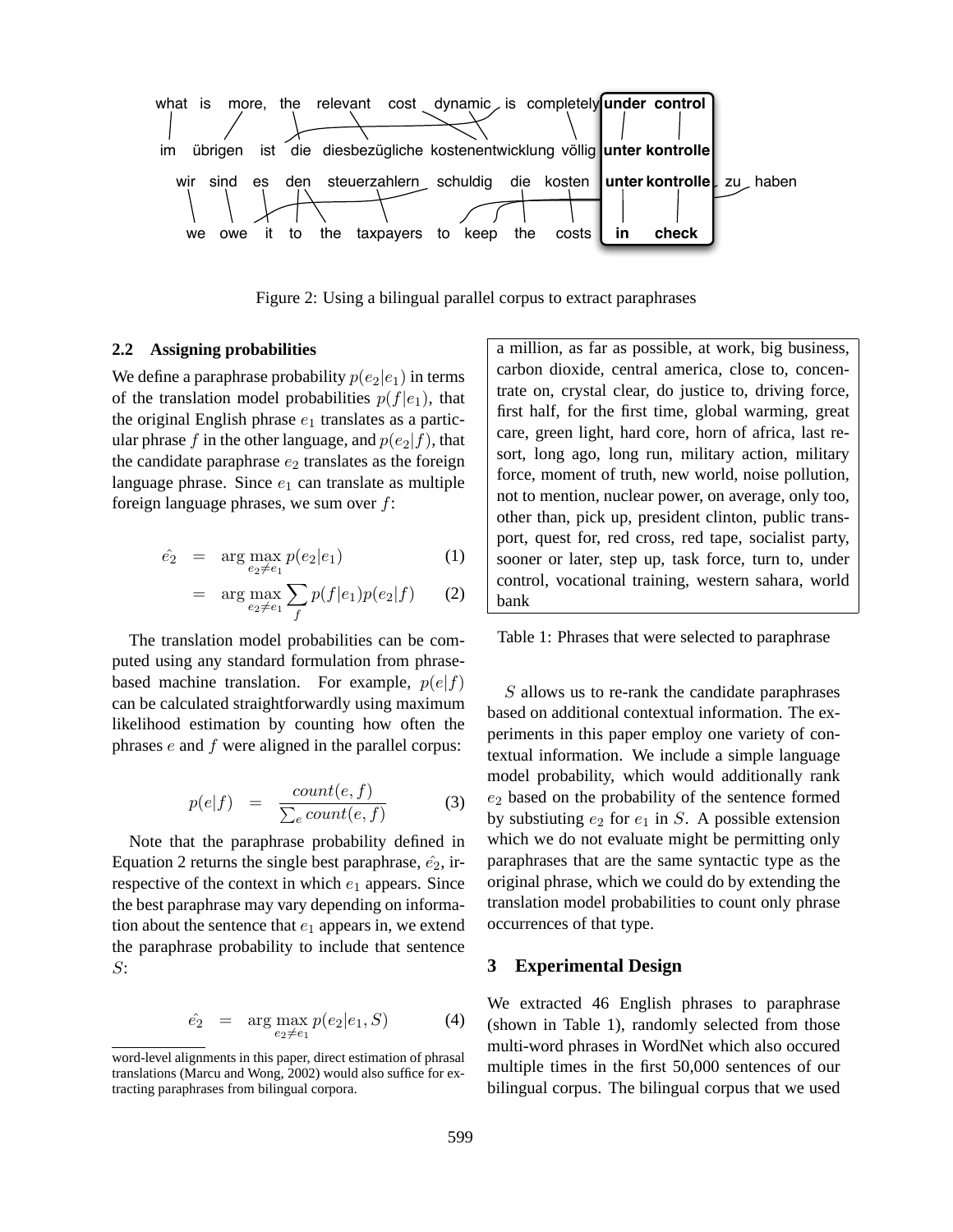

(a) Aligning the English phrase to be paraphrased

(b) Aligning occurrences of its German translation

Figure 3: Phrases highlighted for manual alignment

was the German-English section of the Europarl corpus, version 2 (Koehn, 2002). We produced automatic alignments for it with the Giza++ toolkit (Och and Ney, 2003). Because we wanted to test our method independently of the quality of word alignment algorithms, we also developed a gold standard of word alignments for the set of phrases that we wanted to paraphrase.

### **3.1 Manual alignment**

The gold standard alignments were created by highlighting all occurrences of the English phrase to paraphrase and manually aligning it with its German equivalent by correcting the automatic alignment, as shown in Figure 3a. All occurrences of its German equivalents were then highlighted, and aligned with their English translations (Figure 3b). The other words in the sentences were left with their automatic alignments.

#### **3.2 Paraphrase evaluation**

We evaluated the accuracy of each of the paraphrases that was extracted from the manually aligned data, as well as the top ranked paraphrases from the experimental conditions detailed below in Section 3.3. Because the acccuracy of paraphrases can vary depending on context, we substituted each

| <b>Under control</b>                                  |
|-------------------------------------------------------|
| This situation is in check in terms of security.      |
| This situation is checked in terms of security.       |
| This situation is <b>curbed</b> in terms of security. |
| This situation is <b>curb</b> in terms of security.   |
| This situation is <b>limit</b> in terms of security.  |
| This situation is slow down in terms of security.     |

Figure 4: Paraphrases substituted in for the original phrase

set of candidate paraphrases into between 2–10 sentences which contained the original phrase. Figure 4 shows the paraphrases for *under control* substituted into one of the sentences in which it occurred. We created a total of 289 such evaluation sets, with a total of 1366 unique sentences created through substitution.

We had two native English speakers produce judgments as to whether the new sentences preserved the meaning of the original phrase and as to whether they remained grammatical. Paraphrases that were judged to preserve both meaning and grammaticality were considered to be correct, and examples which failed on either judgment were considered to be incorrect.

In Figure 4 *in check, checked,* and *curbed* were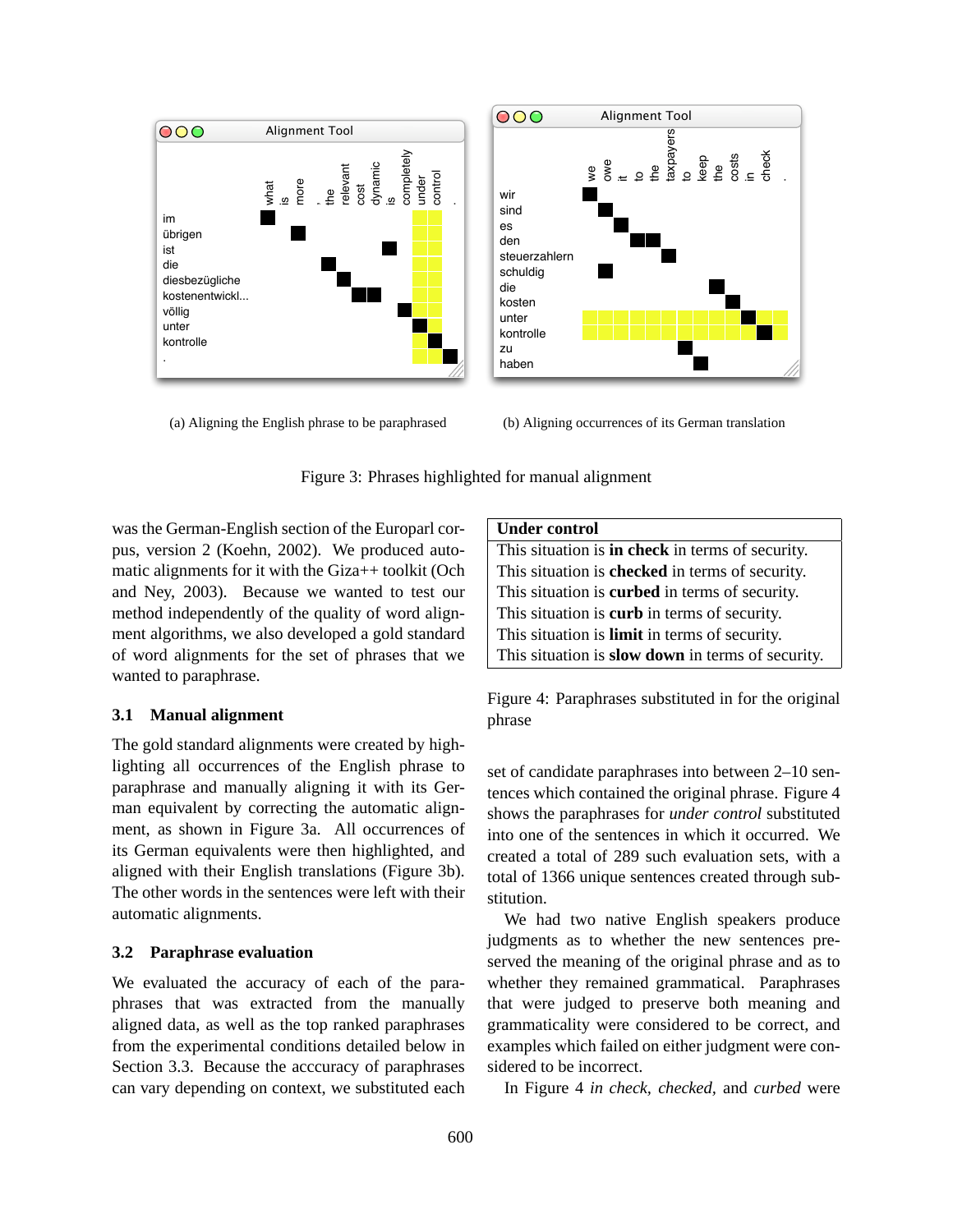| sooner or later<br><i>at some point, eventually</i><br>military force<br>armed forces, defence, <i>force</i> , forces, military forces, peace-keeping personnel |  |
|-----------------------------------------------------------------------------------------------------------------------------------------------------------------|--|
|                                                                                                                                                                 |  |
|                                                                                                                                                                 |  |
| a little time ago, a long time, a long time ago, a lot of time, a while ago, a while back,<br>long ago                                                          |  |
| far, for a long time, for some time, for such a long time, long, long period of time, long                                                                      |  |
| term, long time, long while, overdue, some time, some time ago                                                                                                  |  |
| approval, call, <i>go-ahead</i> , indication, message, sign, signal, signals, formal go-ahead<br>green light                                                    |  |
| a careful approach, greater emphasis, <i>particular attention</i> , special attention, specific<br>great care                                                   |  |
| attention, very careful                                                                                                                                         |  |
| first half<br>first six months                                                                                                                                  |  |
| crystal clear<br>absolutely clear, all clarity, clear, clearly, in great detail, no mistake, no uncertain,                                                      |  |
| obvious, obviously, particularly clear, perfectly clear, quite clear, quite clearly, quite                                                                      |  |
| explicitly, quite openly, very clear, very clear and comprehensive, very clearly, very                                                                          |  |
| sure, very unclear, very well                                                                                                                                   |  |
| carbon dioxide<br>co2                                                                                                                                           |  |
| at the workplace, employment, held, holding, in the work sphere, operate, organised,<br>at work                                                                 |  |
| taken place, took place, working                                                                                                                                |  |

Table 2: Paraphrases extracted from a manually word-aligned parallel corpus

judged to be correct and *curb, limit* and *slow down* were judged to be incorrect. The inter-annotator agreement for these judgements was measured at  $\kappa = 0.605$ , which is conventionally interpreted as "good" agreement.

### **3.3 Experiments**

We evaluated the accuracy of top ranked paraphrases when the paraphrase probability was calculated using:

- 1. The manual alignments,
- 2. The automatic alignments,
- 3. Automatic alignments produced over multiple corpora in different languages,
- 4. All of the above with language model reranking.
- 5. All of the above with the candidate paraphrases limited to the same sense as the original phrase.

### **4 Results**

We report the percentage of correct translations (accuracy) for each of these experimental conditions. A summary of these can be seen in Table 3. This section will describe each of the set-ups and the score reported in more detail.

#### **4.1 Manual alignments**

Table 2 gives a set of example paraphrases extracted from the gold standard alignments. The italicized paraphrases are those that were assigned the highest probability by Equation 2, which chooses a single best paraphrase without regard for context. The 289 sentences created by substituting the italicized paraphrases in for the original phrase were judged to be correct an average of 74.9% of the time.

Ignoring the constraint that the new sentences remain grammatically correct, these paraphrases were judged to have the correct meaning 84.7% of the time. This suggests that the context plays a more important role with respect to the grammaticality of substituted paraphrases than with respect to their meaning.

In order to allow the surrounding words in the sentence to have an influence on which paraphrase was selected, we re-ranked the paraphrase probabilities based on a trigram language model trained on the entire English portion of the Europarl corpus. Paraphrases were selected from among all those in Table 2, and not constrained to the italicized phrases. In the case of the paraphrases extracted from the manual word alignments, the language model re-ranking had virtually no influence, and resulted in a slight dip in accuracy to 71.7%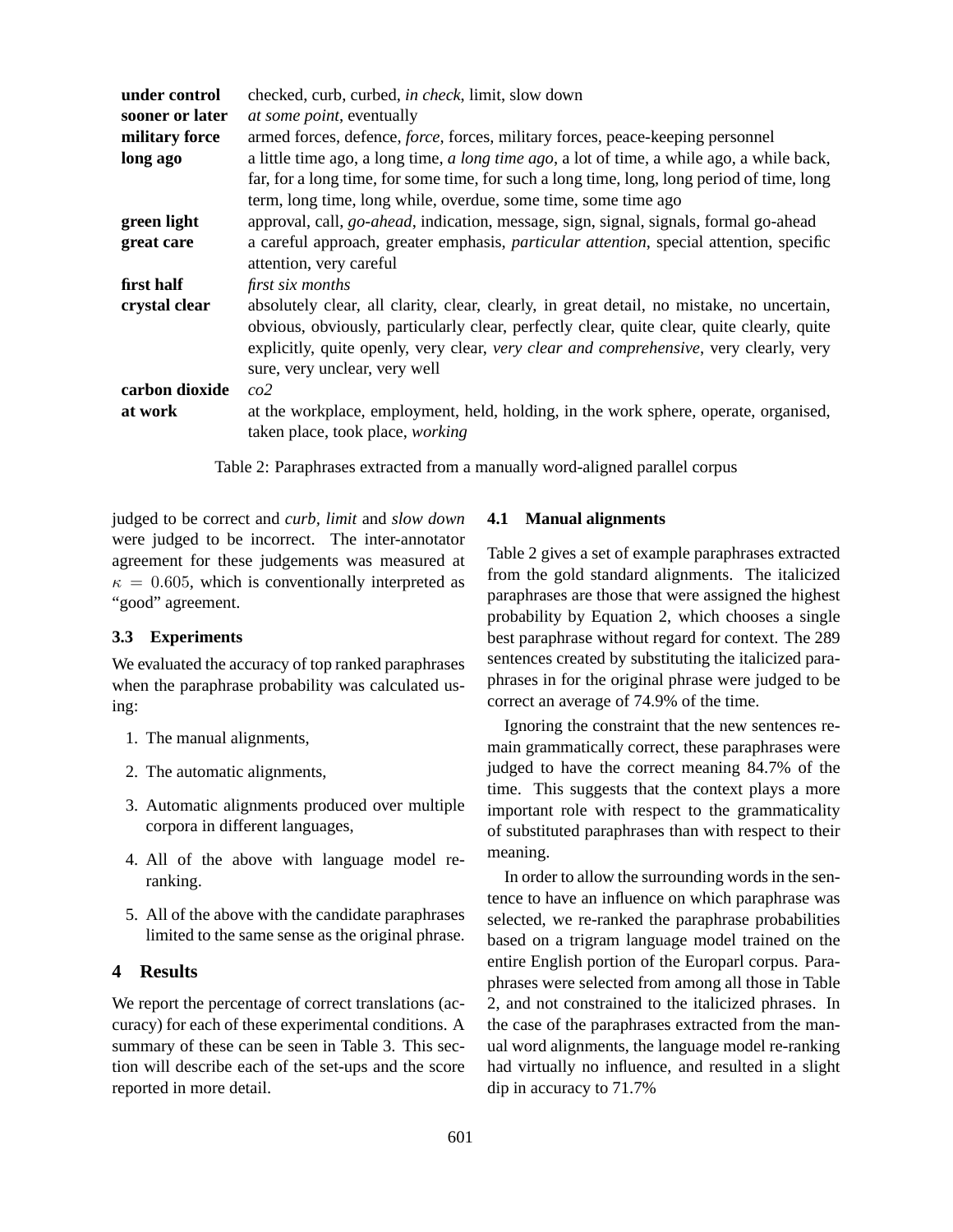|                             | Paraphrase Prob | Paraphrase Prob & LM   Correct Meaning |      |
|-----------------------------|-----------------|----------------------------------------|------|
| <b>Manual Alignments</b>    | 74.9            | 71.7                                   | 84.7 |
| <b>Automatic Alignments</b> | 48.9            | 55.3                                   | 64.5 |
| Using Multiple Corpora      | 55.0            | 57.4                                   | 65.4 |
| Word Sense Controlled       | 57.0            | 61.9                                   | 70.4 |

Table 3: Paraphrase accuracy and correct meaning for the different data conditions

#### **4.2 Automatic alignments**

In this experimental condition paraphrases were extracted from a set of automatic alignments produced by running Giza++ over a set of 1,036,000 German-English sentence pairs (roughly 28,000,000 words in each language). When the single best paraphrase (irrespective of context) was used in place of the original phrase in the evaluation sentence the accuracy reached 48.9% which is quite low compared to the 74.9% of the manually aligned set.

As with the manual alignments it seems that we are selecting phrases which have the correct meaning but are not grammatical in context. Indeed our judges thought the meaning of the paraphrases to be correct in 64.5% of cases. Using a language model to select the best paraphrase given the context reduces the number of ungrammatical examples and gives an improvement in quality from 48.9% to 55.3% correct.

These results suggest two things: that improving the quality of automatic alignments would lead to more accurate paraphrases, and that there is room for improvement in limiting the paraphrases by their context. We address these points below.

### **4.3 Using multiple corpora**

Work in statistical machine translation suggests that, like many other machine learning problems, performance increases as the amount of training data increases. Och and Ney (2003) show that the accuracy of alignments produced by Giza++ improve as the size of the training corpus increases.

Since we used the whole of the German-English section of the Europarl corpus, we could not try improving the alignments by simply adding more German-English training data. However, there is nothing that limits our paraphrase extraction method to drawing on candidate paraphrases from a single target language. We therefore re-formulated the

paraphrase probability to include multiple corpora, as follows:

$$
\hat{e_2} = \arg \max_{e_2 \neq e_1} \sum_C \sum_{f \text{ in } C} p(f|e_1) p(e_2|f) \quad (5)
$$

where  $C$  is a parallel corpus from a set of parallel corpora.

For this condition we used Giza++ to align the French-English, Spanish-English, and Italian-English portions of the Europarl corpus in addition to the German-English portion, for a total of around 4,000,000 sentence pairs in the training data.

The accuracy of paraphrases extracted over multiple corpora increased to 55%, and further to 57.4% when the language model re-ranking was included.

#### **4.4 Controlling for word sense**

As mentioned in Section 1, the way that we extract paraphrases is the converse of the methodology employed in word sense disambiguation work that uses parallel corpora (Diab and Resnik, 2002). The assumption made in the word sense disambiguation work is that if a source language word aligns with different target language words then those words may represent different word senses. This can be observed in the paraphrases for *at work* in Table 2. The paraphrases *at the workplace, employment,* and *in the work sphere* are a different sense of the phrase than *operate, held,* and *holding*, and they are aligned with different German phrases.

When we calculate the paraphrase probability we sum over different target language phrases. Therefore the English phrases that are aligned with the different German phrases (which themselves maybe indicative of different word senses) are mingled. Performance may be degraded since paraphrases that reflect different senses of the original phrase, and which therefore have a different meaning, are included in the same candidate set.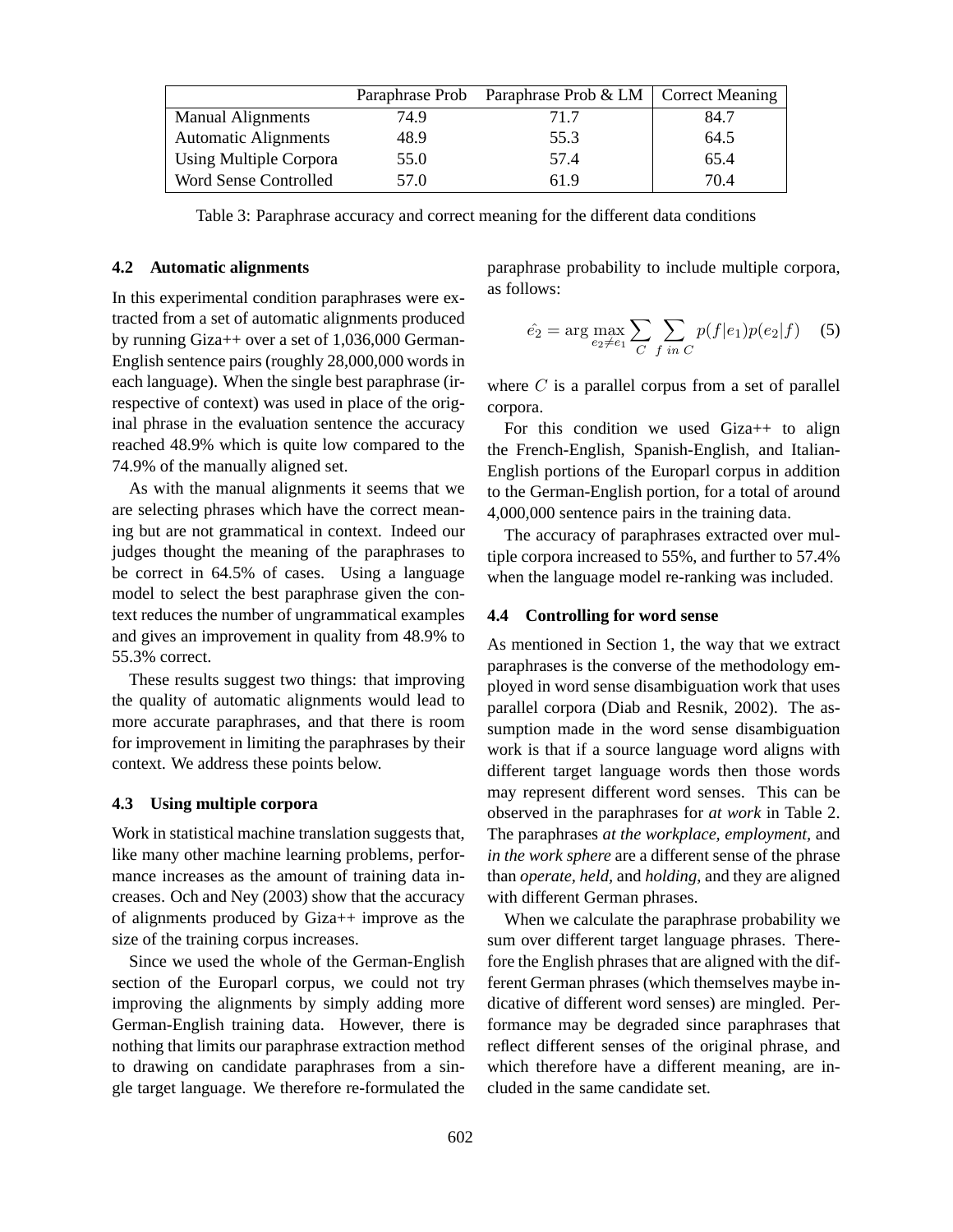We therefore performed an experiment to see whether improvement could be had by limiting the candidate paraphrases to be the same sense as the original phrase in each test sentence. To do this, we used the fact that our test sentences were drawn from a parallel corpus. We limited phrases to the same word sense by constraining the candidate paraphrases to those that aligned with the same target language phrase. Our basic paraphrase calculation was therefore:

$$
p(e_2|e_1, f) = p(f|e_1)p(e_2|f)
$$
 (6)

Using the foreign language phrase to identify the word sense is obviously not applicable in monolingual settings, but acts as a convenient stand-in for a proper word sense disambiguation algorithm here.

When word sense is controlled in this way, the accuracy of the paraphrases extracted from the automatic alignments raises dramatically from 48.9% to 57% without language model re-ranking, and further to 61.9% when language model re-ranking was included.

### **5 Related Work**

Barzilay and McKeown (2001) extract both singleand multiple-word paraphrases from a monolingual parallel corpus. They co-train a classifier to identify whether two phrases were paraphrases of each other based on their surrounding context. Two disadvantages of this method are that it requires identical bounding substrings, and has bias towards single words. For an evaluation set of 500 paraphrases, they report an average precision of 86% at identifying paraphrases out of context, and of 91% when the paraphrases are substituted into the original context of the aligned sentence. The results of our systems are not directly comparable, since Barzilay and McKeown (2001) evaluated their paraphrases with a different set of criteria (they asked judges whether to judge paraphrases based on "approximate conceptual equivalence"). Furthermore, their evaluation was carried out only by substituting the paraphrase in for the phrase with the identical context, and not in for arbitrary occurrences of the original phrase, as we have done.

Lin and Pantel (2001) use a standard (nonparallel) monolingual corpus to generate paraphrases, based on dependancy graphs and distributional similarity. One strong disadvantage of this method is that their paraphrases can also have opposite meanings.

Ibrahim et al. (2003) combine the two approaches: aligned monolingual corpora and parsing. They evaluated their system with human judges who were asked whether the paraphrases were "roughly interchangeable given the genre", scored an average of 41% on a set of 130 paraphrases, with the judges all agreeing 75% of the time, and a correlation of 0.66. The shortcomings of this method are that it is dependent upon parse quality, and is limited by the rareness of the data.

Pang et al. (2003) use parse trees over sentences in monolingual parallel corpus to identify paraphrases by grouping similar syntactic constituents. They use heuristics such as keyword checking to limit the over-application of this method. Our alignment method might be an improvement of their heuristics for choosing which constituents ought to be grouped.

## **6 Discussion and Future Work**

In this paper we have introduced a novel method for extracting paraphrases, which we believe greatly increases the usefulness of paraphrasing in NLP applications. The advantages of our method are that it:

- Produces a ranked list of high quality paraphrases with associated probabilities, from which the best paraphrase can be chosen according to the target context. We have shown how a language model can be used to select the best paraphrase for a particular context from this list.
- Straightforwardly handles multi-word units. Whereas for previous approaches the evaluation has been performed over mostly single word paraphrases, our results are reported exclusively over units of between 2 and 4 words.
- Because we use a much more abundant source of data, our method can be used for a much wider range of text genres than previous approaches, namely any for which parallel data is available.